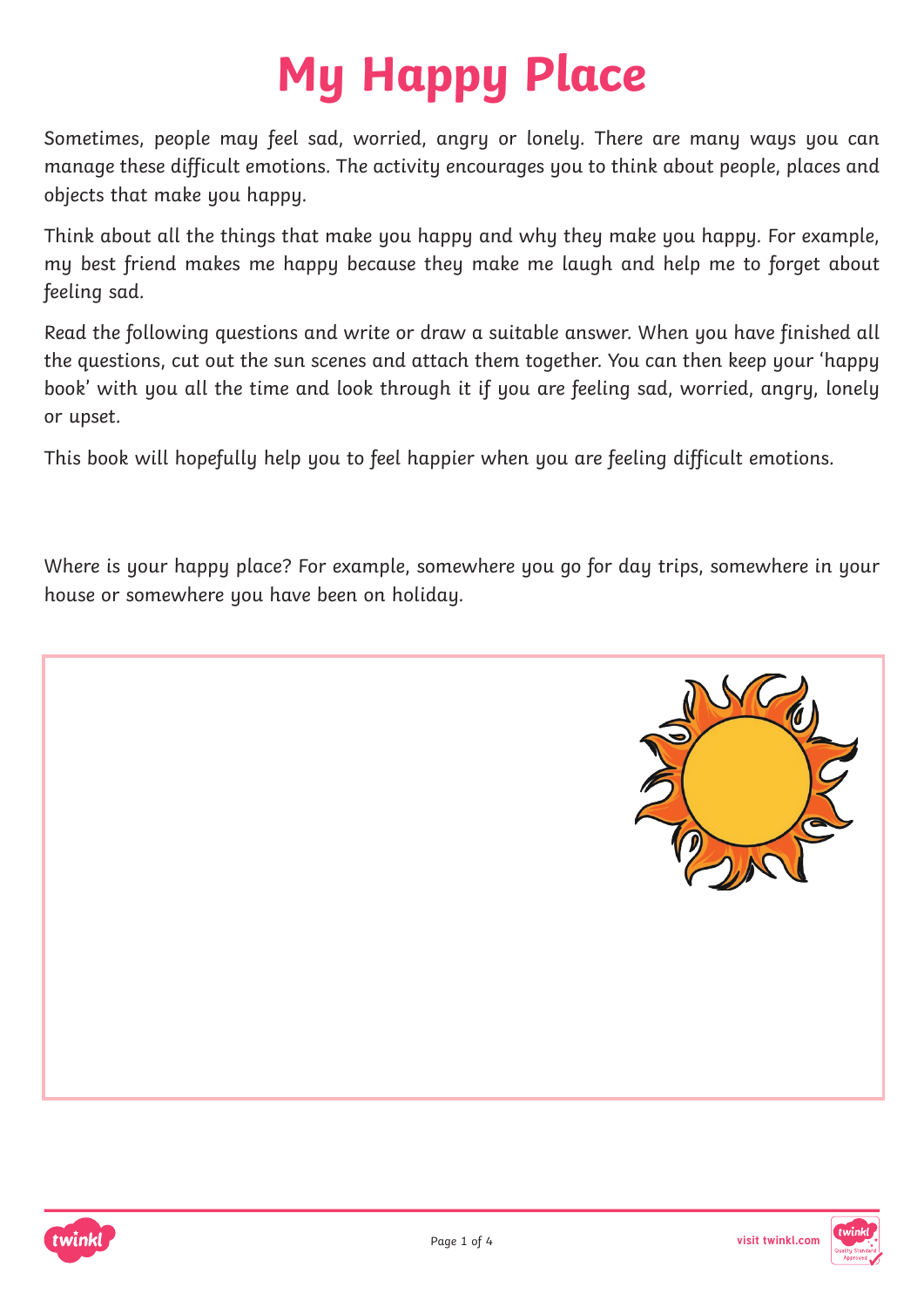When you think of your happy place, who is with you? For example, someone from your family or a close friend.



What do you have with you in your happy place? For example, your favourite book, a favourite food, film or picture.





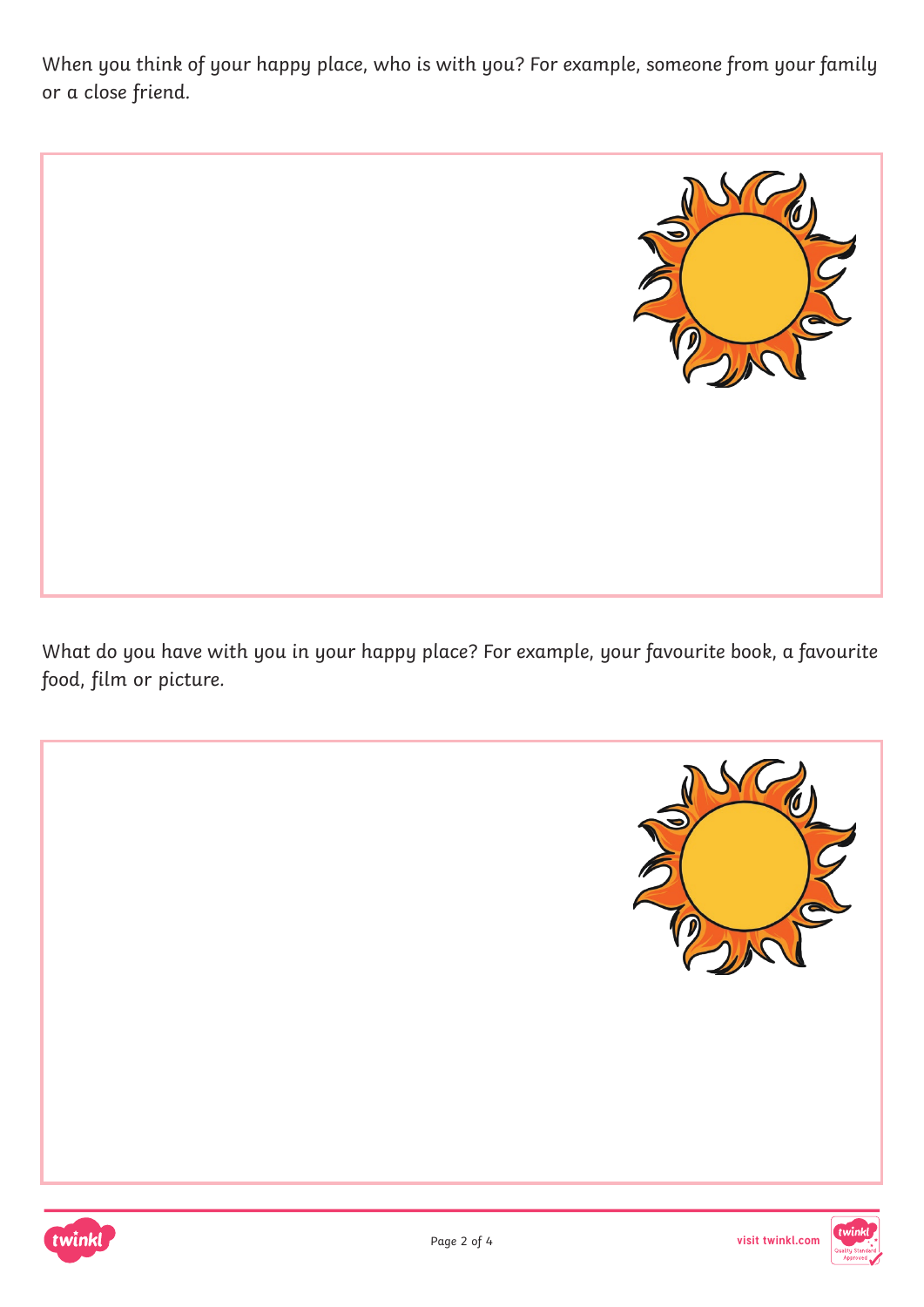When you are in your happy place, how does your body feel? Try to think about your whole body from your toes, all the way up to your head. For example, my toes feel light, my legs feel full of energy and relaxed.



When you are in your happy place, how does your mind/brain feel? For example, my brain feels calm and able to concentrate.